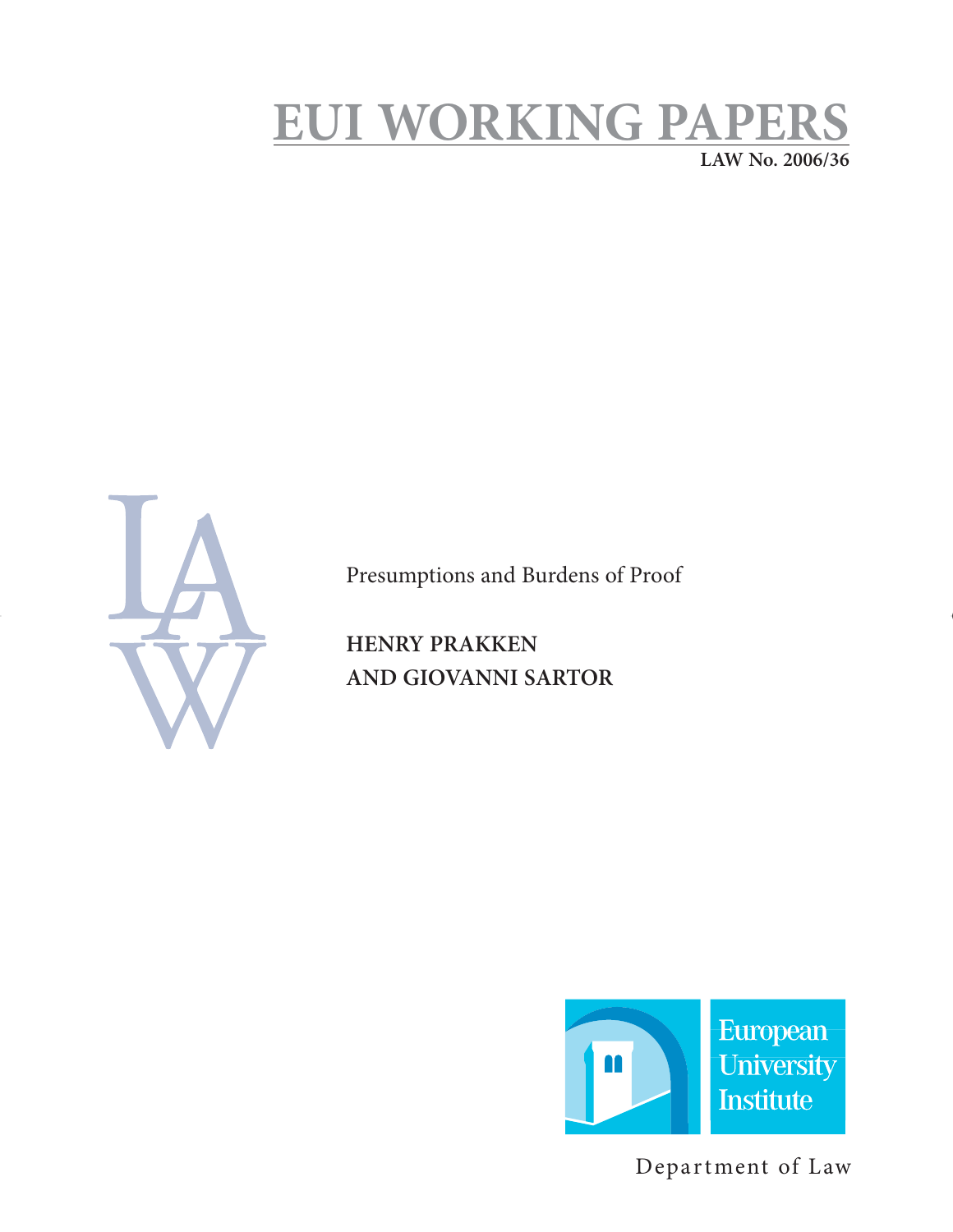EUROPEAN UNIVERSITY INSTITUTE DEPARTMENT OF LAW

*Presumptions and Burdens of Proof*

HENRY PRAKKEN AND GIOVANNI SARTOR

EUI working paper LAW No. 2006/36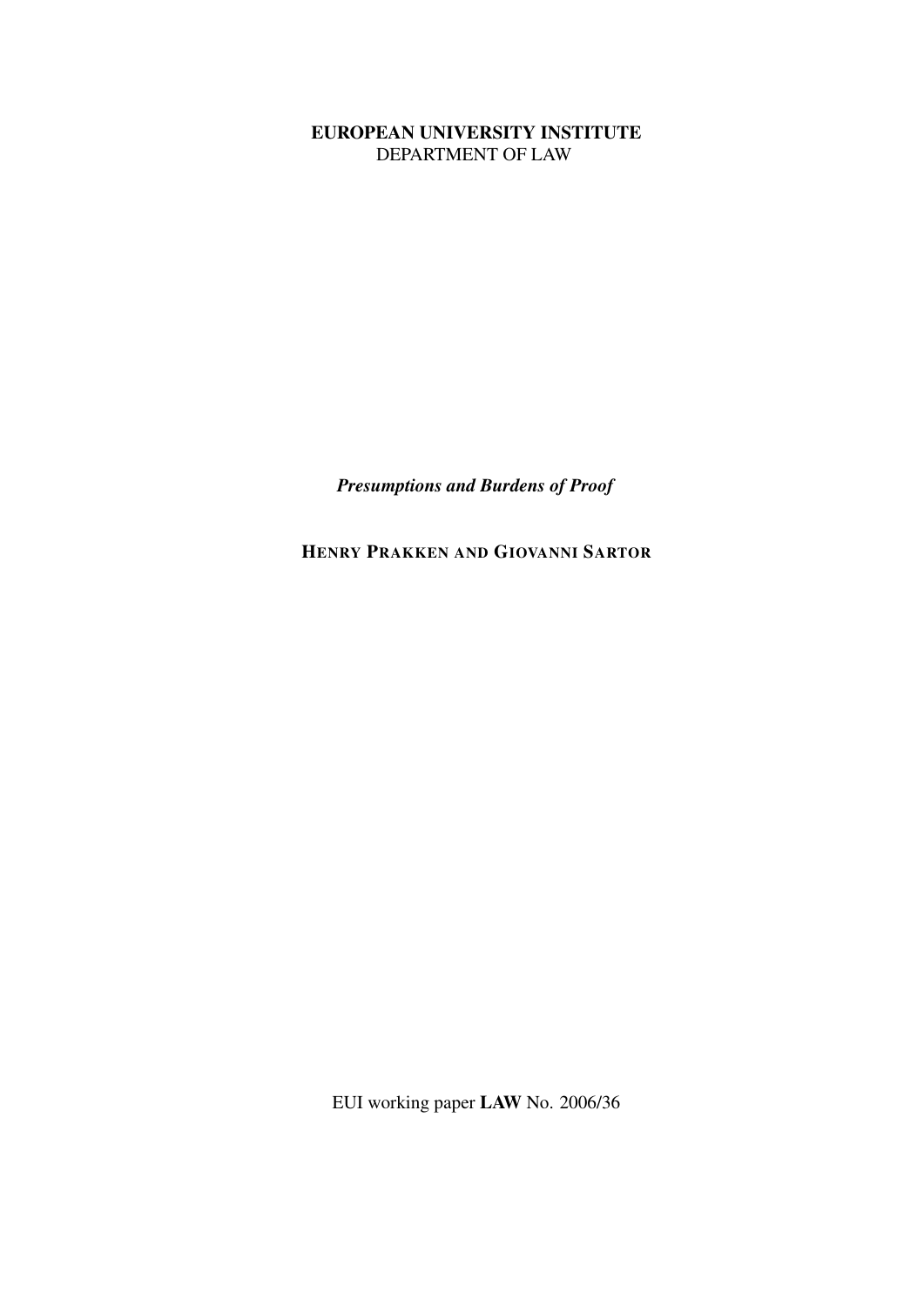This text may be downloaded for personal research purposes only. Any additional reproduction for such purposes, whether in hard copy or electronically, requires the consent of the author(s), editor(s). If cited or quoted, reference should be made to the full name of the author(s), editor(s), the title, the working paper or other series, the year, and the publisher.

The author(s)/editor(s) should inform the Law Department of the EUI if the paper is to be published elsewhere, and should also assume responsibility for any consequent obligation(s).

ISSN 1725-6739

 c 2006 Henry Prakken and Giovanni Sartor Printed in Italy European University Institute Badia Fiesolana I - 50016 San Domenico di Fiesole (FI) Italy

http://www.iue.it/ http://cadmus.iue.it/dspace/index.jsp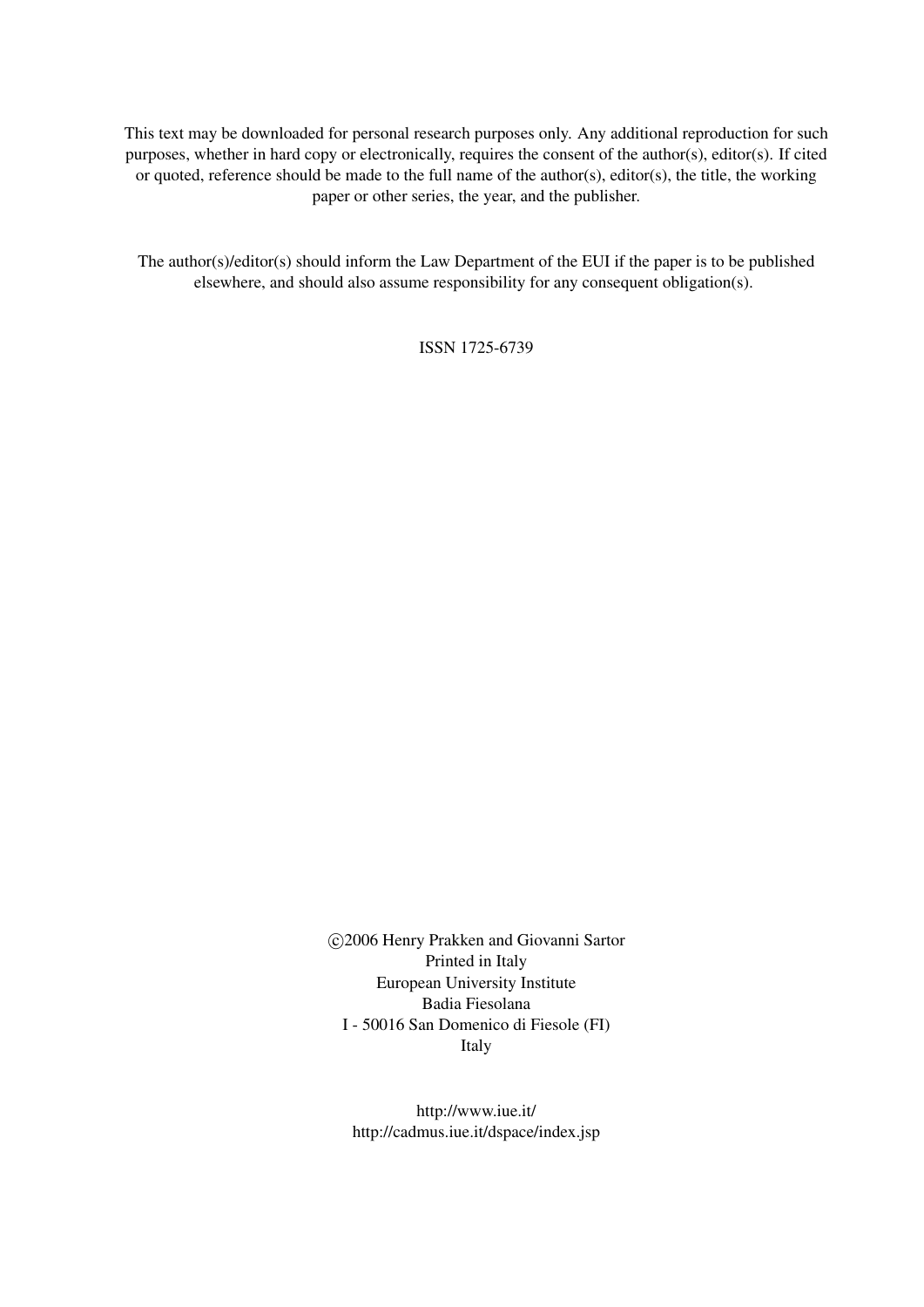#### ABSTRACT:

This paper studies the logical modelling of presumptions and their effects on the burden of proof. Presumptions are modelled as default rules and their effect on the burden of proof is defined in terms of a distinction between the burden of production, the burden of persuasion and the tactical burden of proof. These notions are logically characterised in such a way that presumptions enable a party to fulfil a burden of production or persuasion while shifting a tactical burden to the other party. Finally, it is shown how debates about what can be presumed can be modelled as debates about the backings of default rules.

#### KEYWORDS:

Evidence, burden of proof, presumptions, argumentation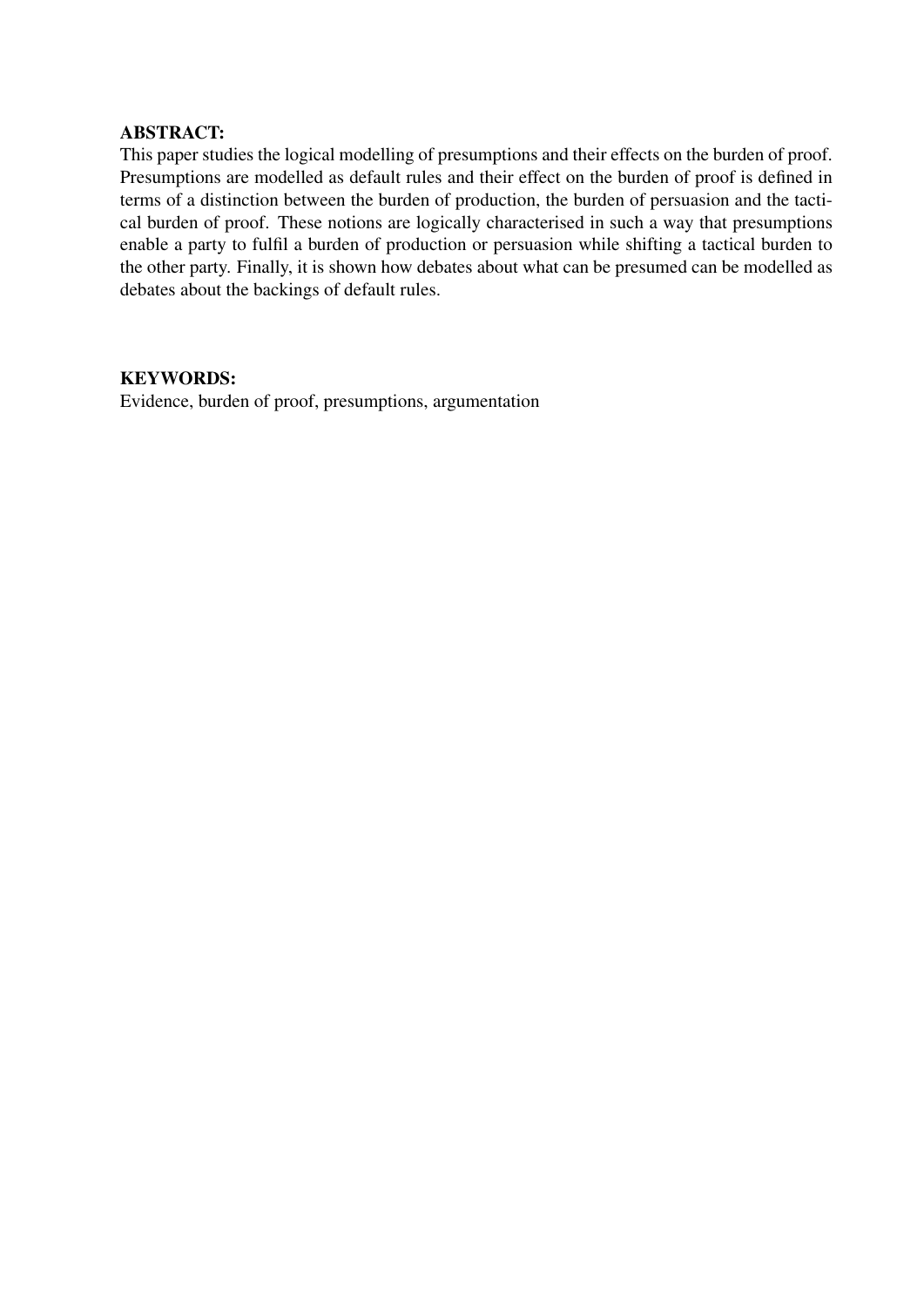# **Contents**

| 1 Introduction                                                                                                                |                              |
|-------------------------------------------------------------------------------------------------------------------------------|------------------------------|
| 2 Logical preliminaries                                                                                                       | 1                            |
| 3 Legal-theoretical analysis<br>3.2 The logical form and function of presumptions $\dots \dots \dots \dots \dots \dots \dots$ | 3<br>$\overline{\mathbf{3}}$ |
| 4 Formalising debates about what can be presumed                                                                              | 7                            |
| <b>Conclusion</b>                                                                                                             |                              |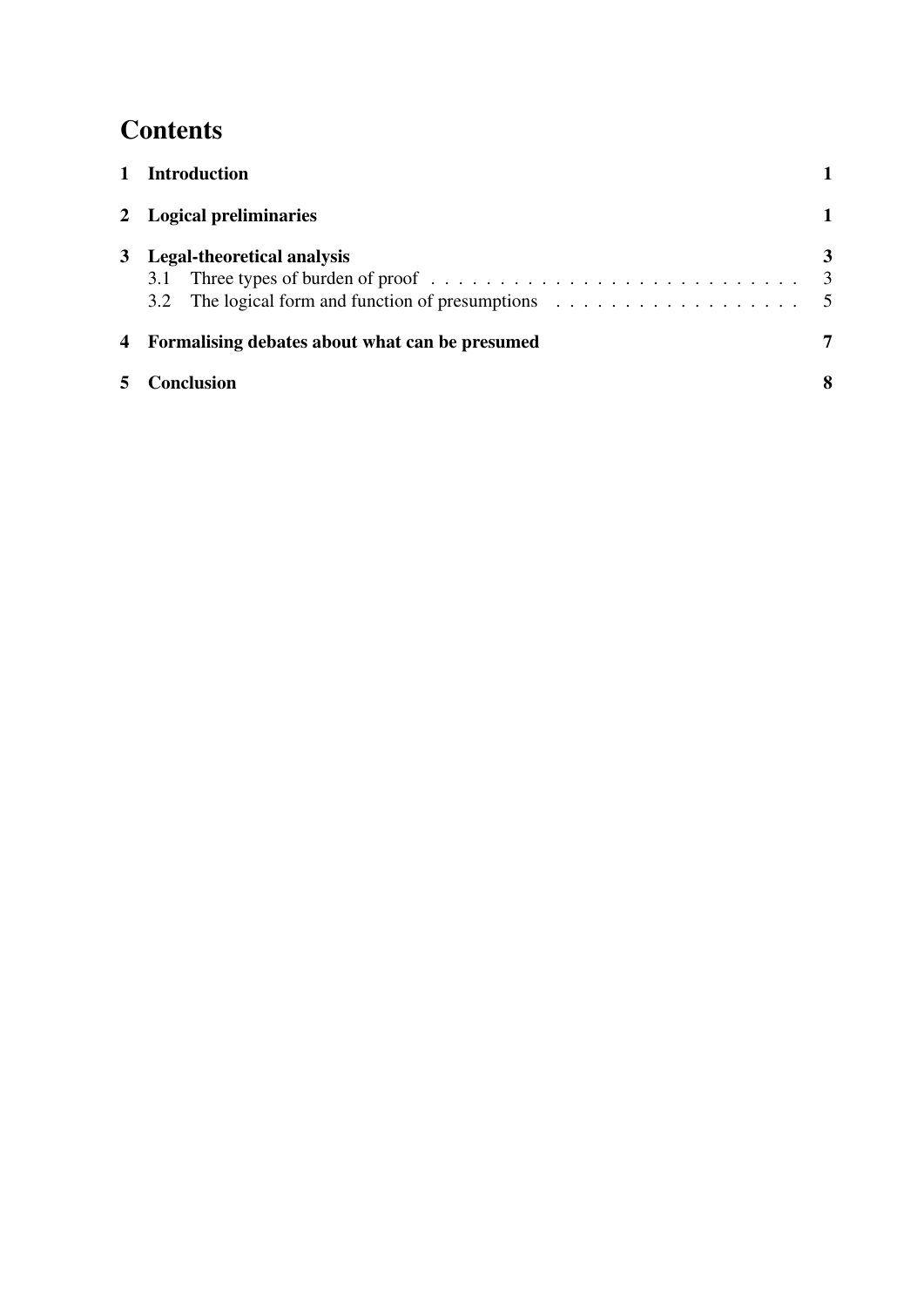# Presumptions and Burdens of Proof

Henry Prakken and Giovanni Sartor

## 1 Introduction

This paper studies the logical modelling of presumptions and their effect on the burden of proof. The law uses various techniques that affect the burden of proof, including the separation of general rules and their exceptions and the use of explicit presumptions. As is well known, both these legislative techniques have their logical counterpart in nonmonotonic logics. Accordingly, it has been argued that reasoning with burden of proof can be formalised simply by using one of these logics. Specifically for presumptions it has been argued that they are default statements and can be formalised as such (): applying a logical machinery for handling defaults then automatically induces an allocation of the burden of proof. Thus presumptions are treated as a logical phenomenon.

However, recently proposals have been made that deviate from this view. In () and () the burden of proof is allocated at the dialogical level by special speech acts, while in (), also at the dialogical level, an explicit speech act for expressing presumptions is introduced. (In () the term 'presumption' is also used but in a technical sense, which is not meant to reflect its meaning in legal discourse.)

The purpose of this paper is to clarify matters and to see how all these proposals relate. In particular, we want to answer the following questions:

- 1. What is a presumption and how can it be logically characterised?
- 2. How do presumptions affect the burden of proof?
- 3. How can debates about what can be presumed be modelled?

Our answer to question (1) will, following (), be that presumptions are default rules and can be represented as such in any suitable nonmonotonic logic. In answering question (2) we shall see that three notions of burden of proof must be distinguished, namely, the burden of *production*, the burden of *persuasion* and the *tactical* burden of proof. Finally, debates about presumptions will be modelled as debates about the backing of default rules. A by-product of the latter will be a classification of types of legal presumptions. Our analysis will use the formal argumentation system of (), though other systems could be used as well, such as the recent ().

## 2 Logical preliminaries

We first briefly summarise the logic of () (let us call it IS, for Inference System). IS is a logic for defeasible argumentation that is expressive enough to deal with contradictory rules, rules with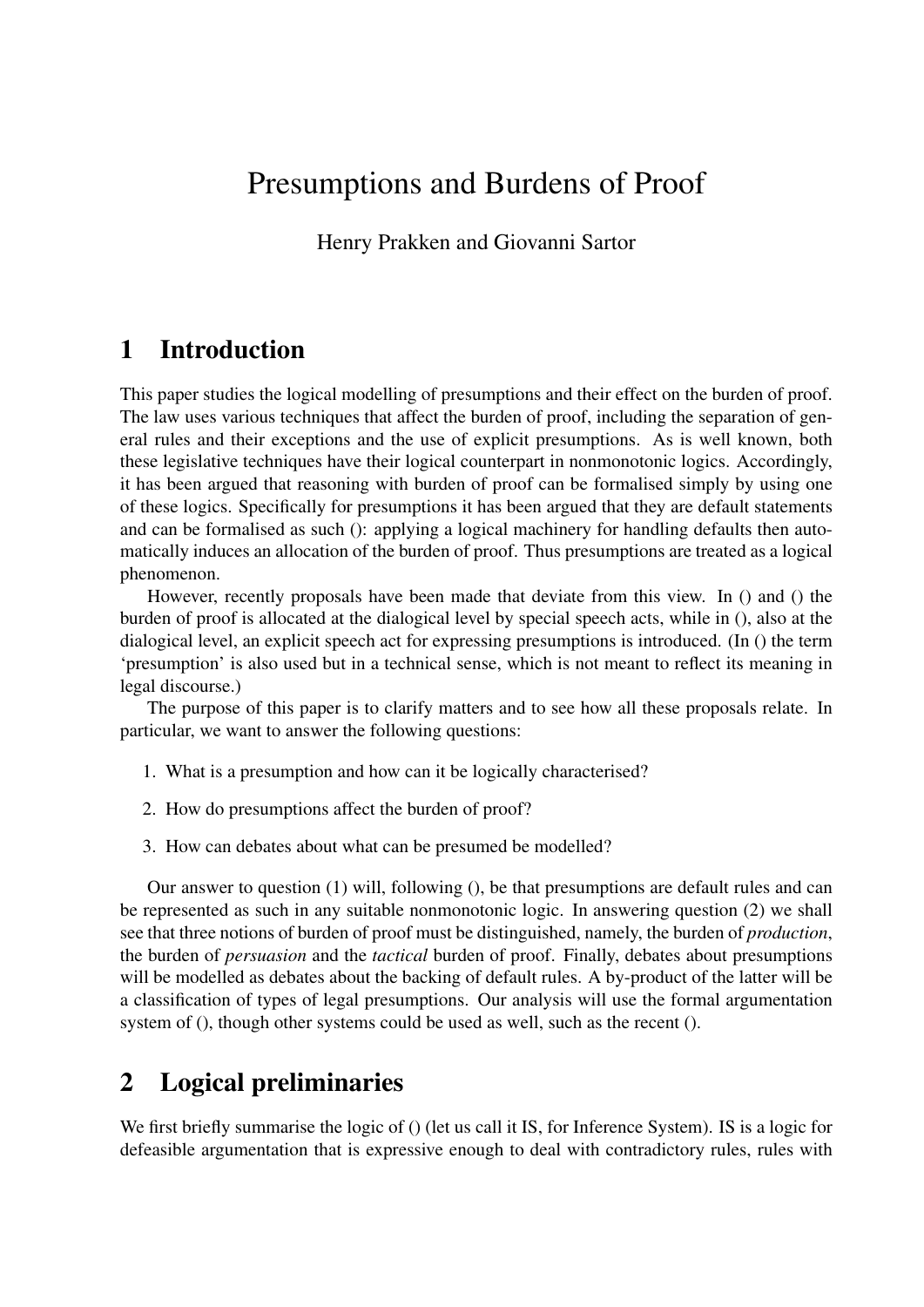assumptions, inapplicability statements and priority rules. Information is expressed as a set of rules in the language of extended logic programming, which has both negation as failure (∼) and classical, or strong negation  $(\neg)$ . In addition, each rule is preceded by a term, its name. Rules are *strict*, represented with →, or else *defeasible*, represented with ⇒. Facts are represented as strict rules with empty antecedents. The input information of the system is a set of strict and defeasible rules, which is called an *ordered theory* ('ordered' since a partial preorder on the defeasible rules is assumed).

Arguments can be formed by chaining rules, ignoring weakly negated antecedents. Conflicts between arguments are decided according to a binary relation of *defeat* among arguments, which is partly induced by rule priorities. The information about these priorities is itself presented as premises in the logical language, so that priorities may be reasoned about as any other legal issue.

There are three ways in which an argument  $Arg_2$  can defeat an argument  $Arg_1$ . The first is *assumption* defeat (in () called "undercutting" defeat), which occurs if a rule in  $Arg_1$  contains  $\sim L$  in its body, while  $Arg_2$  has a conclusion L (note that  $\sim L$  reads as 'L cannot be derived'). The other two forms of defeat are only possible if  $Arg_1$  does not assumption-defeat  $Arg_2$ . One way is by *excluding* an argument, which happens when  $Arg_2$  concludes for some rule r in  $Arg_1$ that r is not applicable (formalised as  $\neg$ appl $(r)$ ). The other is by *rebutting* an argument, which happens when  $Arg_1$  and  $Arg_2$  contain rules that are in a head-to-head conflict and  $Arg_2$ 's rule is not worse than the conflicting rule in  $Arg_1$ . Note that all these attacks can be targeted at the final rule or conclusion of an argument but also at each intermediate rule or conclusion.

Arguments are assigned a dialectical status in terms of three classes: the 'winning' or *justified* arguments, the 'losing' or *overruled* arguments, and the 'ties', i.e., the *defensible* arguments. The same statuses can also be defined for propositions: a proposition is *justified* if there exists a justified argument for it, and it is *defensible* if it is not justified but there exists a defensible argument for it.

Whether an argument is justified can be tested in a so-called argument game between a proponent and an opponent for the argument. Proponent starts with an argument that he wants to prove justified and then each player must either defeat the other player's previous argument or move a priority argument that stops the previous argument from defeating its target. Moreover, proponent's defeating arguments must be such that they *strictly* defeat opponent's arguments, i.e., they may not in turn be defeated by their targets. A player wins if the other player has run out of moves. The initial argument is *justified* if the proponent has a winning strategy in this game. Non-justified arguments are *overruled* if they are defeated by a justified argument, otherwise they are *defensible*. This argument game is sound and complete with respect to grounded semantics.

In this paper we assume that the exchange of arguments in a dispute is regulated by some legal procedure. However, we abstract from its details and simply assume that a dispute consists of a sequence of stages which are characterised by different ordered theories and where the parties can move from one stage to another by adding arguments. A stage then consists of the premises of all arguments stated at that point. The outcome of a dispute is determined by applying the argument game of IS to the final stage. We also apply the argument game to intermediate stages, to verify what would be the outcome of the dispute if an intermediate stage were the final stage. Note that the final stage may also contain evaluative arguments stated by the adjudicator. For instance, he could decide evidential arguments to be *internally invalid* by moving an inapplicability argument, thus expressing that the evidence is in itself too weak to support its conclusion. Or he could decide on the *dialectical validity* of an evidential by moving priority arguments, thus deciding whether the evidence outweighs its counterevidence according to the applicable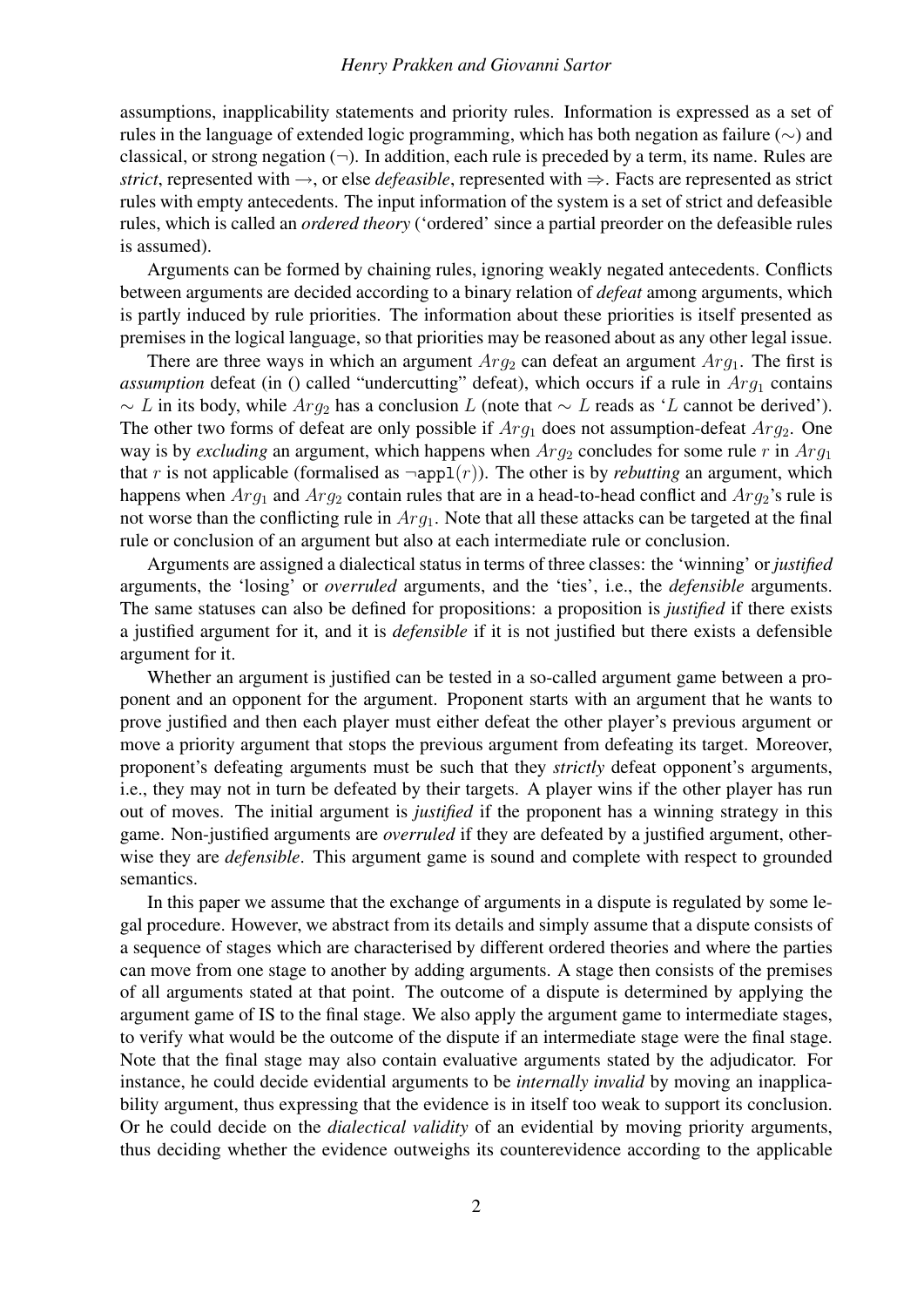standard of proof.

# 3 Legal-theoretical analysis

In this section we analyse some examples involving burden of proof and discuss how they can be characterised in terms of IS. This will give rise to a distinction between three types of burden of proof, namely the burden of persuasion, the burden of production and the tactical burden. We then discuss the logical form of presumptions and study their relation to the three notions of burden of proof. These notions are (sometimes with other terms) explicitly distinguished in common law jurisdictions (see e.g. (), whose analysis we essentially adopt). However, our purpose is to give a rational analysis that should be relevant for any legal system and therefore we will abstract from procedural aspects of specific legal systems.

### 3.1 Three types of burden of proof

The main principle governing burden of proof is that the party who makes a legal claim must prove the operative legal facts for that claim, i.e., the facts that according to the law are ordinarily sufficient reasons for the claim. One way in which the law designates the operative facts for a claim is to separate general rules from exceptions. For instance, in Dutch law a general rule says that killing with intent is punishable as being manslaughter, but a separate rule expresses an exception in case of self-defence. Thus the law expresses that the operative facts for 'manslaughter', to be proven by the prosecution, are 'killing' and 'with intent'. This can be expressed in IS as follows.

- $r_1$ : killing ∧ intent  $\Rightarrow$  manslaughter
- $r_2$ : selfdefence  $\Rightarrow \neg \text{appl}(r_1)$

'Proven' here means that the proposition is supported by grounds that are sufficient for endorsing it at the end of the proceedings. Different legal system specify the standards for sufficiency of grounds in different ways. For instance, American law says that the grounds must exclude any reasonable doubt (in criminal law) or should provide preponderant evidence (in civil law), while Dutch law says that they should determine the inner conviction of the judge. We will use the term *burden of persuasion* for the task to prove a proposition in this sense according to some standard of proof. In IS it can be characterised as the requirement that in the final stage of the dispute the proposition must be justified. Proof standards can be incorporated in the definition of the rebuttal relation between arguments, by making sure that a stronger argument strictly defeats a weaker argument by rebutting it only if the degree to which it is stronger satisfies the applicable proof standard; otherwise both arguments rebut each other.

Consider now a case of alleged manslaughter. Assuming that the prosecution can satisfy his burden of persuasion with respect to killing and intent, the accused can only escape conviction by providing evidence of an exception to  $r_1$ , such as that the killing was done in selfdefence. For instance, the defence could provide a witness who says that the victim threatened the accused with a knife. (Below we will only list rules and regard it as obvious how they can be used to build the relevant arguments.)

- $f_1$ : witness W1 says "knife"
- $r_3$ : witness W1 says "knife"  $\Rightarrow$  knife
- $r_4$ : knife  $\Rightarrow$  threat to life
- $r_5$ : killing  $\wedge$  threat to life  $\Rightarrow$  selfdefence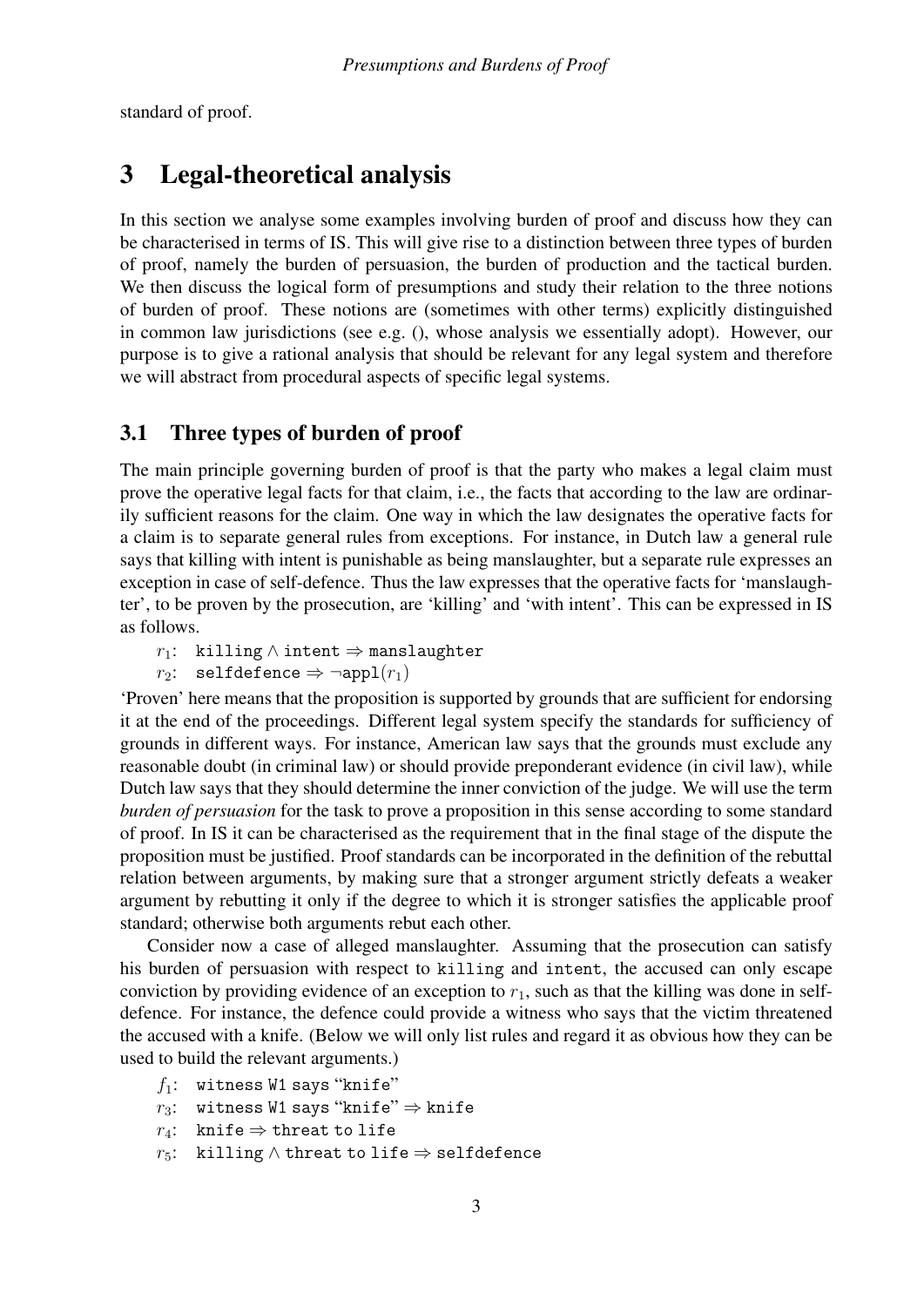#### *Henry Prakken and Giovanni Sartor*

However, in most legal systems the defence does not have the burden of persuasion with respect to selfdefence; all the defence must do is produce enough evidence so that the issue of self-defence is raised and must be addressed by the fact finder. If no evidence supporting selfdefence is produced, the judge is bound to apply  $r_1$ . Accordingly, this type of burden is often called the *burden of production*. In IS it is captured by the fact that if no such evidence is adduced then no counterargument to the application of rule  $r_1$  can be constructed. This is the negative side of the burden of production but it also has a positive side since not just any evidence counts as fulfilment: it must introduce sufficient doubt on whether the fact finder should rule that there is no self-defence. In terms of IS it means that if an evidential argument for selfdefence is constructed, then 'reasonable minds' can disagree about whether the fact finder has to rule this argument internally invalid. (Recall that this can be done by moving an argument for  $\neg$ appl $(r_3)$ ) or  $\neg$ appl( $r_4$ ).) In Anglo-American civil law the question whether the burden of production has been fulfilled is relevant, for instance, for deciding whether an issue must be brought before a jury; however, as said above, we will abstract from such system-specific aspects.

Suppose the defence moves an argument that fulfils the burden of production. Then if the current stage were the final stage, there is a reasonable chance the defence would win. To prevent the risk of losing, the prosecution should therefore provide additional evidence to take away the reasons for doubt raised by the defence. In other words, the prosecution now also has the burden of persuasion for ¬selfdefence. Let us assume that the prosecution attempts to fulfil it with a witness who declares that the accused had enough time to run away.

- $f_2$ : witness W2 says "time to run away"
- $r_6$ : witness W2 says "time to run away"  $\Rightarrow$  time to run away
- $r_7$ : knife  $\wedge$  time to run away  $\Rightarrow$  ¬threat to life

Let us also assume that the evidence is of the kind that is usually sufficient to persuade the trier of fact, i.e., it is likely that the trier of fact will move a priority argument with conclusion  $r_7 > r_4$ , thus making the proposition manslaughter justified again. This creates another burden for the defence, viz. to provide counterevidence that reinstates the reasonable doubt on self-defence. For example, the defence could provide evidence that the witness is a friend of the victim, which makes her unreliable.

- $f_3$ : witness W2 is friend of victim
- r<sub>8</sub>: witness W2 is friend of victim  $\Rightarrow$   $\neg$ appl $(r_6)$

We will call this burden the *tactical burden of proof*. In the words of () it is a matter of tactical evaluation in that a party must assess the risk of losing on an issue if no further evidence concerning that issue is produced. Note that both a burden of persuasion and a burden of production imply a tactical burden but not vice versa and that the burdens of persuasion and production do not imply each other.

In IS a tactical burden is captured by the situation that at a certain stage of the dispute, the proposition ¬selfdefence is justified so that the defence, to avoid that the case is decided on this basis, should try to introduce new evidence that turns the status of this proposition into 'defensible' or 'overruled'. More generally, at a given stage a party has a tactical burden of proof with regard to an issue if the evidence and the arguments thus far provided lead to assessing that issue in a way that goes against that party (and so would likely be concluded by the triers of fact if no new elements were provided to them before the end of the proceedings).

Let us examine how the three kinds of burden rest on the parties during a dispute. The burdens of production and persuasion are fixed: they cannot shift from one party to the other. The burden of production on an issue is fulfilled as soon as the burdened party provides the required evidence on that issue and after that is no longer relevant. The burden of persuasion, once created, remains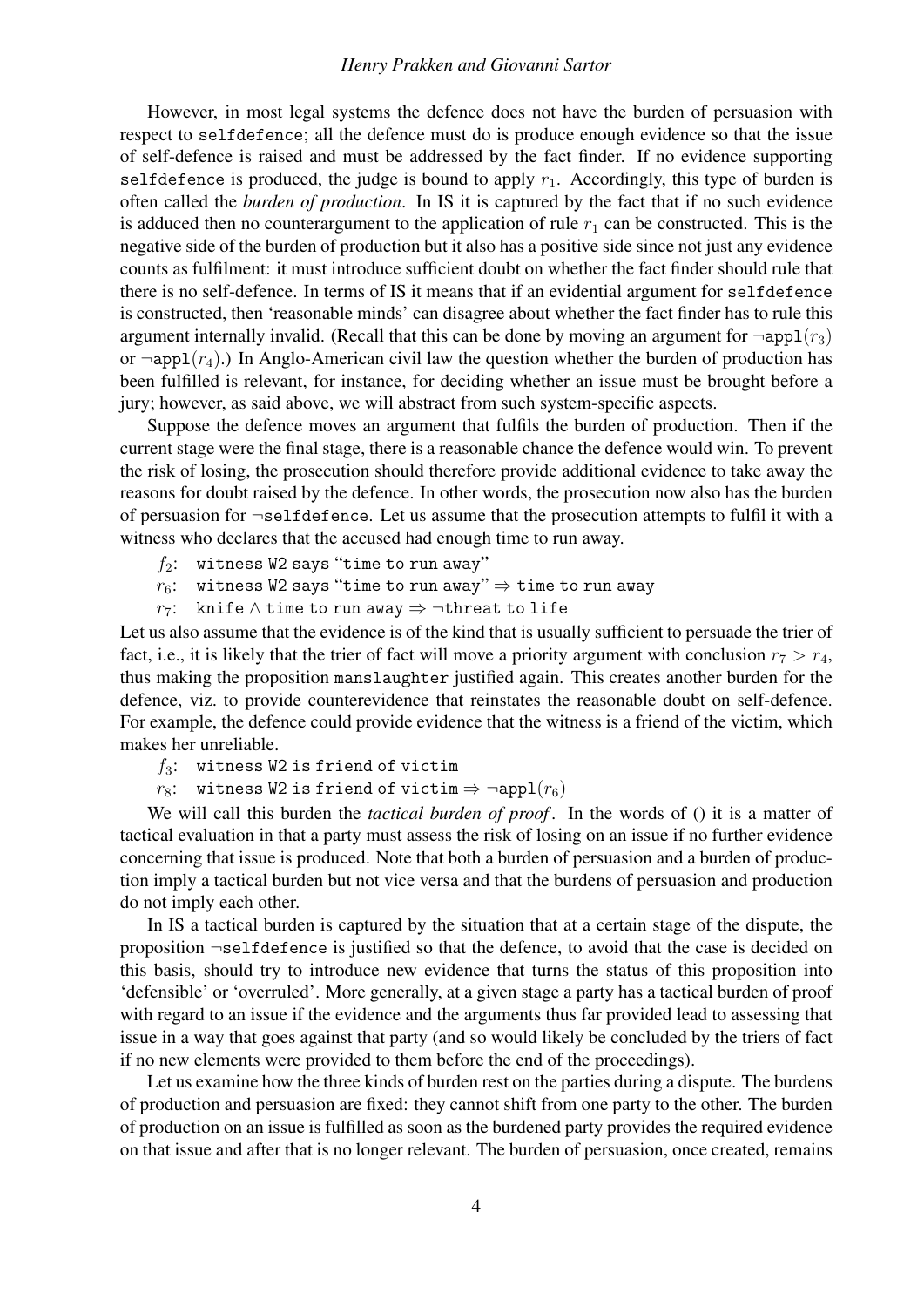on a party until the end of the discussion of the case, namely, until the point when a party is precluded from giving any further input to the fact-finders. By contrast, the tactical burden on an issue is not fixed; it can shift between the parties any number of times during the discussion of the case, depending on who would likely win on that issue if no more evidence were provided.

#### 3.2 The logical form and function of presumptions

We now investigate the relation between presumptions and the three types of burden of proof. We first argue that the logical form of presumptions is that of a conditional default rule. Our argument consists of the observation that the things that are called presumptions in law usually have this form. Examples of unconditional presumptions, such as the well-known ones of innocence and good faith, will be treated as boundary cases with tautological antecedent. Space limitations force us to leave an extensive survey of examples for a future occasion and to confine ourselves to just a few examples.

Our first example is from the Dutch Civil Code, which contains a rule that possession of a movable good creates a presumption of ownership. This presumption can be used in applying any rule of the Civil Code that has ownership as a condition. Clearly, this presumption has a conditional form, captured by  $r_2$  below:

```
r_1: owner ∧ damaged \Rightarrow compensation
```

```
r_2: possession \Rightarrow owner
```
Note that, by contrast, our above manslaughter example is not a case of presumptions since it does not involve an explicit rule *killing is usually not done in self-defence*. Instead it is an example of an implicit exception.

Our second example concerns a rule from Italian tort law according to which a surgeon who causes injury to a patient by being negligent is liable for compensation. Once the patient has proven that an injury was caused and that the operation was normal, negligence is presumed so that the surgeon has the burden of proving that he was not negligent. Rule  $r_4$  below shows that this presumption also has the form of a conditional default rule:

r<sub>3</sub>: injured in operation  $\land$  negligence  $\Rightarrow$  compensation

r<sub>4</sub>: injured in operation  $\land$  normal operation  $\Rightarrow$  negligence

Finally, the following definition of a presumption in legislation of the US state of Wisconsin clearly expresses the conditional nature of presumptions:

Except as provided by statute, a presumption recognized at common law or created by statute, including statutory provisions that certain basic facts are prima facie evidence of other facts, imposes on the party relying on the presumption the burden of proving the basic facts, but once the basic facts are found to exist the presumption imposes on the party against whom it is directed the burden of proving that the nonexistence of the presumed fact is more probable than its existence. *(Updated 03-04 Wis. Stats. Database, Sect. 903.01.)*

This says that when the antecedent of a presumption has been proven, its consequent can be presumed.

Let us now see how the use of presumptions affects the three types of burden of proof. The ownerships presumption can be analysed in the same way as the manslaughter example. Suppose plaintiff demands compensation on the ground that defendant damaged his bicycle. Then plaintiff has the burdens of production and persuasion that the bicycle was damaged and that he owned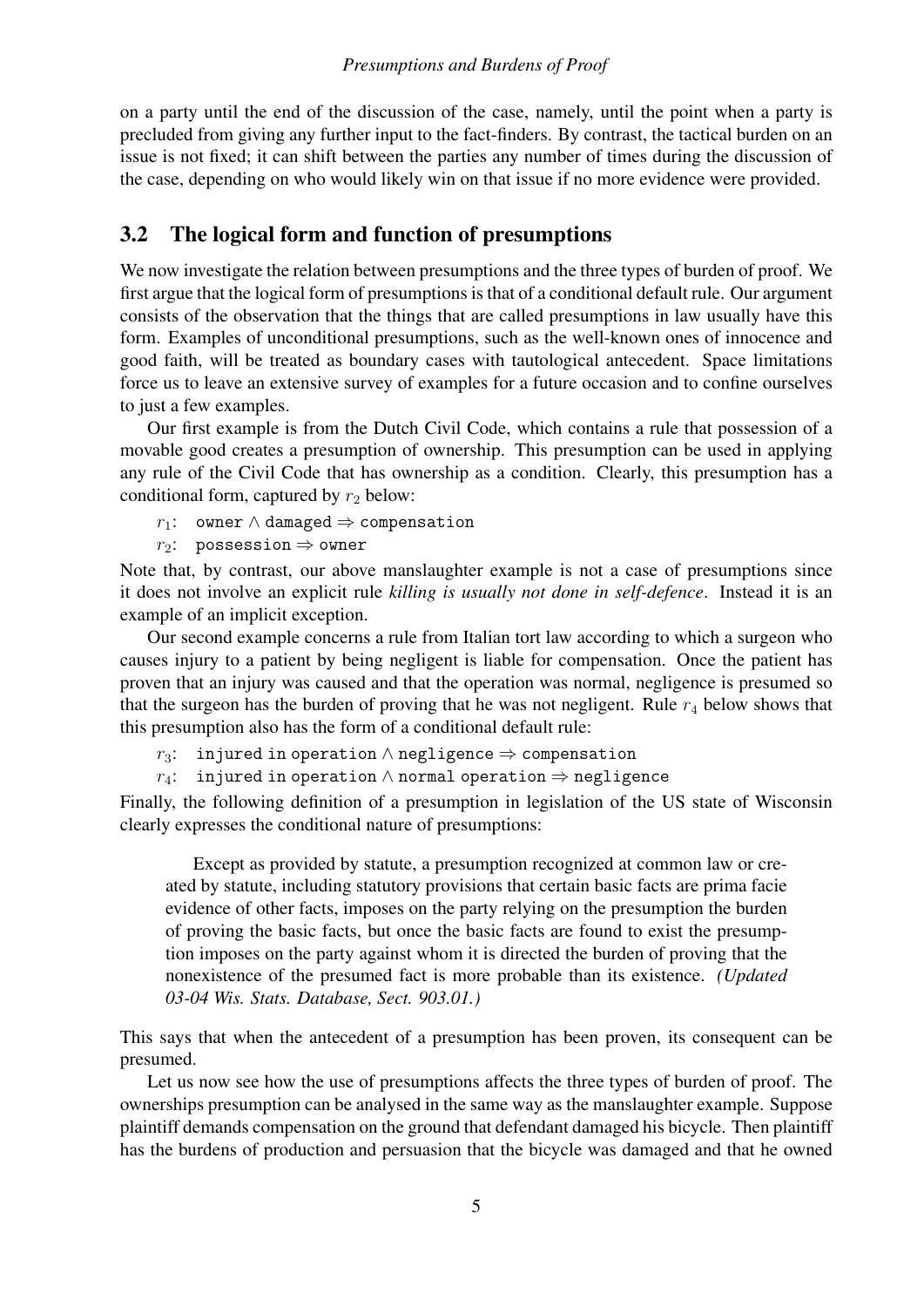the bicycle. One way to prove the latter is by proving that he possessed the bicycle, after which ownership can be presumed.

 $f_1$ : possession

Thus the presumption is invoked to fulfil a burden of persuasion. Defendant then has the tactical burden of producing counterevidence that introduces reasonable doubt on whether plaintiff really owned the bicycle, for instance, by providing evidence that suggests plaintiff had stolen it. Note that this is not a burden of production since evidence on the issue of ownership has already been provided, namely possession.

- $f_2$ : witness W1 says "stolen"
- $r_5$ : witness W1 says "stolen"  $\Rightarrow$  stolen
- $r_6$ : stolen  $\Rightarrow$   $\neg$ owner

Plaintiff's burden of persuasion for ownership now induces a tactical burden for plaintiff to convince the judge that he has not stolen the bicycle. In terms of IS, plaintiff must make sure that in the final stage of the dispute defendant's argument for stolen is overruled.

At first sight, it would seem that it is always the prosecution (in criminal cases) and the plaintiff (in civil cases) who has the burden of persuasion. For criminal law this seems indeed the case but for civil law things are more complicated, as illustrated by our second example of an explicit presumption. Suppose plaintiff can fulfil his burden of persuasion that injury was caused during an operation which was normal. Then if defendant remains silent, the presumption  $r_4$ makes that plaintiff should be awarded compensation, so defendant has a tactical burden with respect to ¬negligence. For instance, the doctor could argue that he has a good track record for such operations.

```
r_7: \negpast mistakes \Rightarrow \negnegligence
```
However, is it sufficient for defendant to cast doubt in this issue, or must defendant convince the judge that there was no negligence? In Italian law the latter holds so the defendant also has the burden of persuasion with respect to the exception. In terms of IS, defendant must persuade the judge to move a priority argument for  $r_7 > r_4$ .

In () it was argued that the same problem can arise with implicit exceptions. Moreover, it was shown that such cases pose a problem for our logic IS and indeed for any current nonmonotonic logic. Briefly, in IS the problem is that the two players (proponent and opponent) are governed by different but fixed rules of the game: throughout an argument game, proponent's counterarguments must be strictly defeating (i.e., doubt-removing) while opponent's counterarguments can be weakly defeating (i.e., doubt raising). So counterarguments by opponent always succeed if they cast doubt. However, our example shows that doubt-raising arguments are insufficient if the opponent has the burden of persuasion: in that case doubt-removing arguments are needed.

To meet this demand, in () the argument game of () was modified to allow that the two players in a dialogue (plaintiff and defendant) can have different dialectical roles (proponent or opponent) for different propositions. (Let us call the resulting system LIS, for Litigation Inference System). So, for instance, plaintiff in the medical case could be proponent of injury during operation while he could be opponent of  $\neg$  negligence. Accordingly, LIS assumes as input not just an ordered set of rules but also an allocation of proof burdens for literals to plaintiff and defendant, expressing who has the burden of persuasion for each proposition.

Summarising the effects of presumptions on the three types of burden of proof, presumptions are a way to fulfil a burden of production and persuasion and, once invoked, they shift the tactical burden to the other party. It may be that they also create a burden of persuasion on the other party,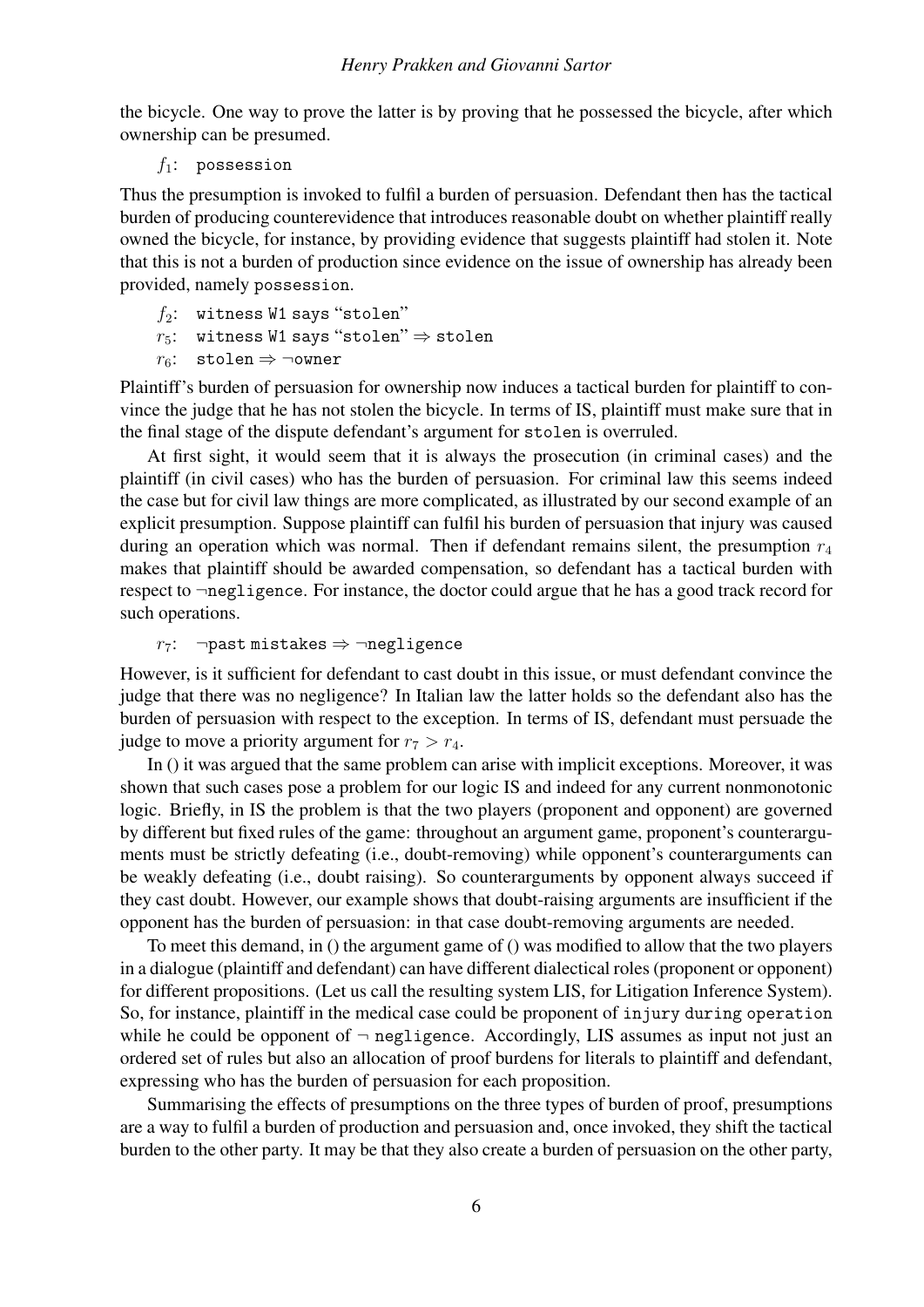but that is a separate issue, which is not a matter of logic but of law (see e.g. the above fragment from Wisconsin State Law).

## 4 Formalising debates about what can be presumed

We now turn to the question how debates on what can be presumed can be modelled. Note that this question is not the same as the questions how debates on the burdens of persuasion and production can be modelled. We leave these questions for future research. Since we have argued that presumptions can be characterised as default rules, disputes about what can be presumed should concern whether such a default rule holds. Let us, adopting familiar terminology, call this the issue whether a rule is *backed*.

Usually in legal knowledge-based systems the backing of a rule is not represented at all: instead it is simply assumed that the elicited knowledge is legally correct. However, when the aim of a system is to model debates about whether a rule is legally correct, its backing must somehow be represented. Then the question arises whether it should be represented such that the backing of a rule can be presumed in the absence of reasons to the contrary. The answer to this question will depend on the nature of the application. If the answer is negative, then each rule  $r$ must in IS be given an additional condition backed $(r)$  and to apply the rule an argument must be provided that this condition holds. If instead the backing can be presumed, then in IS basically two methods are available. One of them is to define a fourth way to attack arguments, viz. *backing attack*, consisting of an argument for  $\neg$ backed $(r)$  for some rule r used in the attacked argument. Another method is to give each defeasible rule r a condition  $\sim \neg$ backed $(r)$ . Note that in both methods a rule is backed if there are no reasons to the contrary. Note also that in all three methods any argument for  $\neg$ backed $(r)$  defeats any argument that uses r: in the first method by rebutting a subargument of the argument applying  $r$ , in the second method by a special backing attack, and in the third method by assumption attack. Naturally, in all three methods such an argument for  $\lnot$ backed(r) can itself be attacked in any way allowed by the logic. Because of these similarities we will in the remainder of this paper not distinguish between the three representation methods and instead concentrate on representing rules about whether some other rule is backed.

Let us now illustrate this analysis with some examples. The main point of these examples is to argue that our method allows for a straightforward representation of a natural legal typology of presumptions.

Some presumptions are backed as being defined in statutes (*source-based presumptions*). This holds, for instance, for the ownerships presumption in Dutch civil law.

 $b_1$ : in statute $(r, s) \Rightarrow$  backed $(r)$ 

(here s is an identifier for the statute section containing  $r$ ). Other presumptions are declared as such in precedents. This holds, for instance, for the negligence presumption in the Italian medical example:

b<sub>2</sub>: decided in precedent $(r, p) \Rightarrow$  backed $(r)$ 

(where  $p$  denotes the precedent declaring  $r$  as a presumption).

When sources for presumptions are unavailable (as in precedent  $p$  before its final decision), presumptions must be backed on substantial grounds. A common substantial backing is that the presumption is empirically probable (*probabilistic presumptions*). For instance, in precedent p it could have been argued that when injury is caused during a normal operation, this is, as a matter of empirical regularity, usually due to negligence.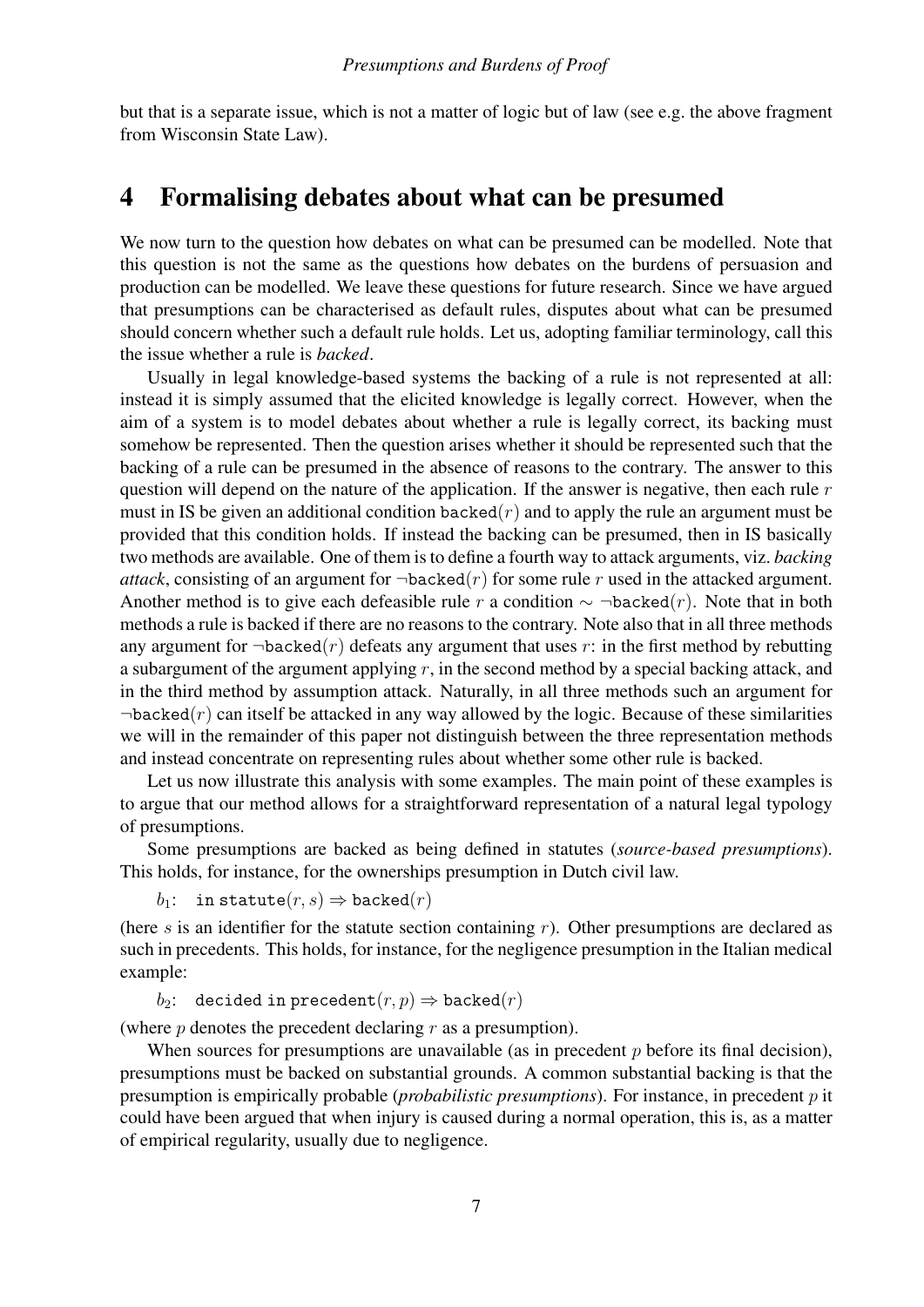b<sub>3</sub>: P(negligence | normal operation  $\&$  injury) is high  $\Rightarrow$  backed( $r_2$ )

(where  $P(q | p)$  denotes the conditional probability of p given q). Alternatively, the presumption could have been backed on policy grounds (*policy presumptions*). For instance, it could have been argued that adopting rule  $r_2$  induces responsible behaviour of surgeons during operations. Against this, it could have been argued that  $r_2$  would instead make that surgeons will avoid risky operations.

b<sub>3</sub>: makes surgeons behave responsibly $(r_2) \Rightarrow$  backed $(r_2)$ 

 $b_4$ : makes surgeons avoid risky operations $(r_2) \Rightarrow \neg$ backed $(r_2)$ 

Sometimes a presumption is backed by the fact that proving a certain proposition  $p$  is much more difficult than proving the opposite (*epistemic presumptions*). Schematically (where  $r = q \Rightarrow p$ ):

b<sub>5</sub>: proving p in case of q is easier than proving  $\neg p \Rightarrow$  backed(r)

One type of case in which the condition of  $b_5$  holds is when one side in a dispute has the better access to the relevant information. Schematically:

 $b_6$ : in case of q claimant of p has better info wrt  $p \Rightarrow$ proving p in case of q is easier than proving  $\neg p$ 

Presumptions can also be defended on grounds of fairness (*fairness presumptions*). Dutch labour law allows immediate dismissal if there is a pressing ground for the dismissal and it qualifies refusal of an order for no good reason as one such pressing ground.

```
r_1: pressing ground \Rightarrow dismissal allowed
```
 $r_2$ : refusal ∧ ¬good reason  $\Rightarrow$  pressing ground

In one case (discussed in ()) some employees dismissed after refusing an order argued that the employer had the burden of proving they had no good reason for their refusal on the grounds that he had refused to listen to their reasons for refusal. The employer argued instead that the employees had to prove that they had a good reason. Arguably this debate was about which of the following presumptions was backed:

```
r_{3a}: refusal \Rightarrow \neggood reason
```
 $r_{3b}$ : refusal ∧ ¬heard ⇒ good reason

The court decided that the employer had the burden of proof since he had refused to listen to the employees' reasons for refusing his order.

 $b_7$ : refused to listen  $\Rightarrow$  backed $(r_{3b})$ 

This completes our typology of legal presumptions and their logical representation.

# 5 Conclusion

In this paper we have investigated the logical modelling of presumptions and their effects on the burden of proof. We have argued that presumptions are default rules and can be represented as such in a suitable nonmonotonic logic. For determining their effect on the burden of proof we had to distinguish between the burden of *production*, the burden of *persuasion* and the *tactical* burden of proof. To summarise, the burden of persuasion is the burden to have a justified argument at the final stage, the tactical burden is the burden during dialogue to introduce new information that would make the decision maker decide in the parties' interest if the new stage were the final stage, and the burden of production is the burden at a given stage in the dialogue to produce an argument that will not be ruled internally invalid by the decision maker regardless of counterevidence. To our knowledge, we are the first to have made a precise logical characterisation of these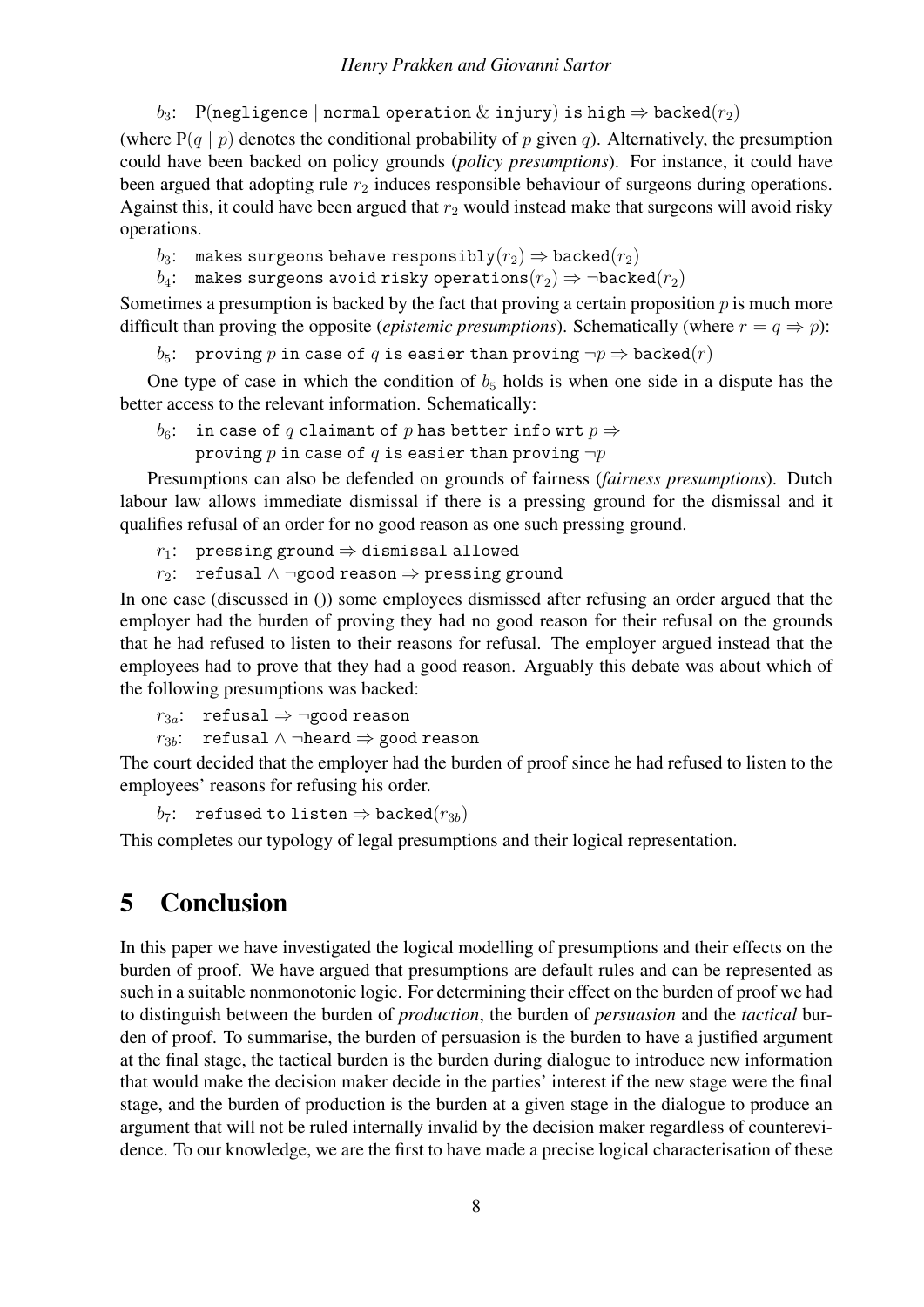#### *Presumptions and Burdens of Proof*

three types of burden of proof. We have also argued, following (), that invoking a presumption fulfills a burden of production and/or persuasion while it shifts the tactical burden to the other party. Finally, we have argued that debates about what can be presumed can be modelled in an argumentation logic, as debates about the backings of default rules, and that this representation allows a straightforward representation of a natural legal typology of presumptions.

Our analysis arguably sheds some new light on related research. Firstly, it turns out that ()'s proposal to model burden of proof in a standard nonmonotonic logic applies to burden of production and the tactical burden but not to burden of persuasion. Furthermore, ()'s idea to declare presumptions with a special speech act in our opinion ignores that the logical form of presumptions is that of a conditional default rule. In () and () allocations of the burden of proof are treated at the dialogical level (though no distinction is made between types of burden of proof). Allocations are expressed with a special speech act, which can be moved in reply to a challenge of a claim. Allocations can also be challenged, which gives rise to metadialogues about who has the burden of proof. This dialogical approach was chosen to reflect that actual disputes about the burden of proof rarely refer to presumptions or the logical form of conditionals. However, in () it was suggested that such disputes implicitly are about the backing of a default rule. In () this integration of a dialogical and logical treatment of burden of proof was not made formally precise. Here we have brought it within reach by investigating to what extent presumptions can be treated as a logical phenomenon.

Integrating these logical and dialogical accounts of burden of proof is one issue for future research. Other research issues are extending the LIS logic to model debates about the burden of persuasion, and investigating whether our typology of three types of burden of proof is rich enough to account for all phenomena or should be extended.

### Acknowledgements

Giovanni Sartor was supported by the EU under STREP-FP6-027968 (ALIS) ST-2004-027665 ((ESTRELLA) and Marie Curie Chair ONE-LEX and Henry Prakken was partially supported by the EU under IST-FP6-002307 (ASPIC). The authors thank Burkard Schäfer, Chris Reed and Doug Walton for useful discussions on the topic of this paper and an anonymous reviewer for useful comments on the submitted version.